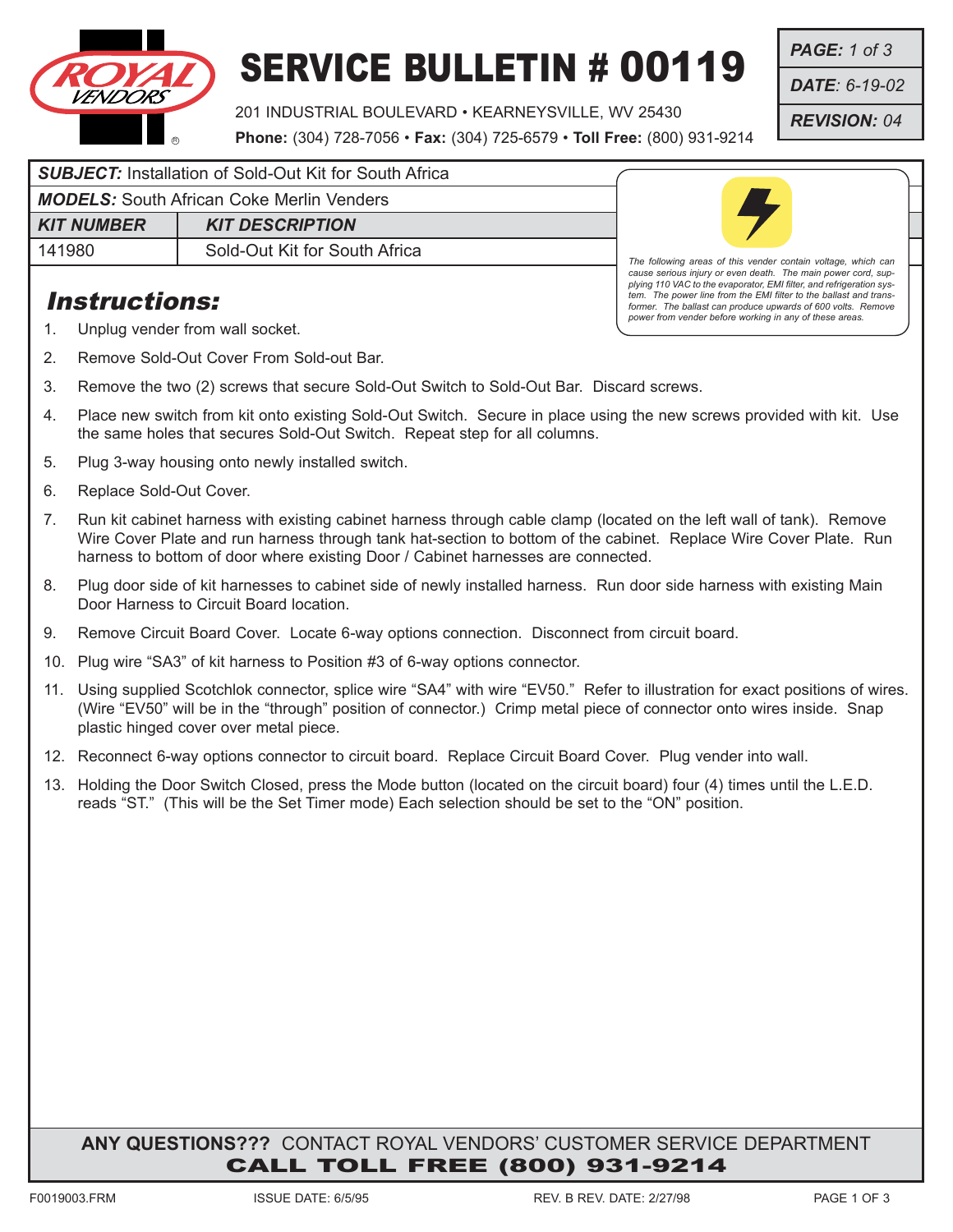

# SERVICE BULLETIN # 00119

*PAGE: 2 of 3*

*DATE: 6-19-02*

*REVISION: 04*

201 INDUSTRIAL BOULEVARD • KEARNEYSVILLE, WV 25430 **Phone:** (304) 728-7056 • **Fax:** (304) 725-6579 • **Toll Free:** (800) 931-9214

#### **SUBJECT:** Installation of Sold-Out Kit for South Africa

#### *MODELS:* South African Coke Merlin Venders